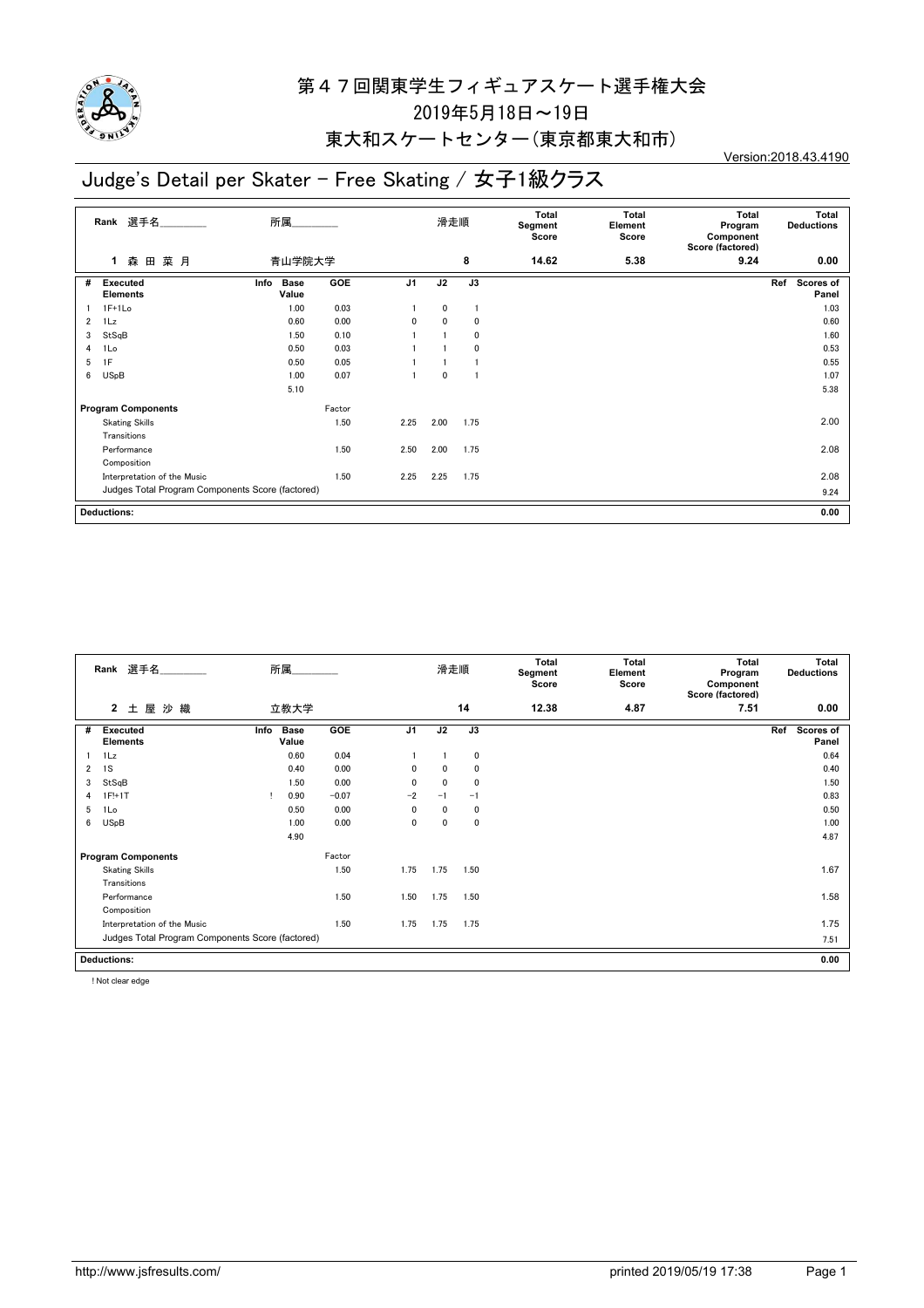

#### 東大和スケートセンター(東京都東大和市)

## Judge's Detail per Skater - Free Skating / 女子1級クラス

Version:2018.43.4190

|   | Rank 選手名                                         |       | 所属                   |         |                |              | 滑走順          | Total<br>Segment<br>Score | Total<br>Element<br>Score | Total<br>Program<br>Component<br>Score (factored) | Total<br><b>Deductions</b> |
|---|--------------------------------------------------|-------|----------------------|---------|----------------|--------------|--------------|---------------------------|---------------------------|---------------------------------------------------|----------------------------|
|   | 蓑輪佳織<br>3                                        |       | 立教大学                 |         |                |              | 6            | 12.11                     | 4.10                      | 8.01                                              | 0.00                       |
| # | <b>Executed</b><br><b>Elements</b>               | Info  | <b>Base</b><br>Value | GOE     | J <sub>1</sub> | J2           | J3           |                           |                           |                                                   | Ref<br>Scores of<br>Panel  |
|   | 1Lo                                              |       | 0.50                 | 0.00    | 0              | 0            | 0            |                           |                           |                                                   | 0.50                       |
| 2 | StSqB                                            |       | 1.50                 | 0.00    | 0              | 0            | $\mathbf 0$  |                           |                           |                                                   | 1.50                       |
| 3 | $1T+1T$                                          |       | 0.80                 | 0.00    | 0              | 0            | $\mathbf{0}$ |                           |                           |                                                   | 0.80                       |
| 4 | 1F<<                                             | $\ll$ | 0.00                 | 0.00    |                |              |              |                           |                           |                                                   | 0.00                       |
| 5 | 1S                                               |       | 0.40                 | 0.00    | 0              | $\mathbf{0}$ | $\mathbf{0}$ |                           |                           |                                                   | 0.40                       |
| 6 | <b>USpB</b>                                      |       | 1.00                 | $-0.10$ | $-1$           | $-1$         | $-1$         |                           |                           |                                                   | 0.90                       |
|   |                                                  |       | 4.20                 |         |                |              |              |                           |                           |                                                   | 4.10                       |
|   | <b>Program Components</b>                        |       |                      | Factor  |                |              |              |                           |                           |                                                   |                            |
|   | <b>Skating Skills</b>                            |       |                      | 1.50    | 1.75           | 1.75         | 1.50         |                           |                           |                                                   | 1.67                       |
|   | Transitions                                      |       |                      |         |                |              |              |                           |                           |                                                   |                            |
|   | Performance                                      |       |                      | 1.50    | 2.00           | 2.00         | 1.50         |                           |                           |                                                   | 1.83                       |
|   | Composition                                      |       |                      |         |                |              |              |                           |                           |                                                   |                            |
|   | Interpretation of the Music                      |       |                      | 1.50    | 2.25           | 2.00         | 1.25         |                           |                           |                                                   | 1.83                       |
|   | Judges Total Program Components Score (factored) |       |                      |         |                |              |              |                           |                           |                                                   | 8.01                       |
|   | <b>Deductions:</b>                               |       |                      |         |                |              |              |                           |                           |                                                   | 0.00                       |

<< Downgraded jump

|                | Rank 選手名<br>所属                                   |      |                      |          |                | 滑走順          |              | Total<br>Segment<br>Score | Total<br>Element<br>Score | Total<br>Program<br>Component<br>Score (factored) | Total<br><b>Deductions</b>       |
|----------------|--------------------------------------------------|------|----------------------|----------|----------------|--------------|--------------|---------------------------|---------------------------|---------------------------------------------------|----------------------------------|
|                | 坂 口<br>蓮<br>4                                    |      |                      | 東京女子体育大学 |                |              | $\mathbf{2}$ | 11.95                     | 4.58                      | 7.37                                              | 0.00                             |
| #              | <b>Executed</b><br><b>Elements</b>               | Info | <b>Base</b><br>Value | GOE      | J <sub>1</sub> | J2           | J3           |                           |                           |                                                   | Ref<br><b>Scores of</b><br>Panel |
|                | 1S                                               |      | 0.40                 | 0.03     |                | 0            |              |                           |                           |                                                   | 0.43                             |
| $\overline{2}$ | 1Lze                                             | e    | 0.45                 | $-0.17$  | $-5$           | $-3$         | $-3$         |                           |                           |                                                   | 0.28                             |
| 3              | $1F+1Lo$                                         |      | 1.00                 | 0.00     | 0              | 0            | $\mathbf 0$  |                           |                           |                                                   | 1.00                             |
| 4              | StSqB                                            |      | 1.50                 | 0.00     | $\mathbf{0}$   | $\mathbf{0}$ | 0            |                           |                           |                                                   | 1.50                             |
| 5              | 1T                                               |      | 0.40                 | 0.00     | $\mathbf{0}$   | $\mathbf{0}$ | 0            |                           |                           |                                                   | 0.40                             |
| 6              | <b>USpB</b>                                      |      | 1.00                 | $-0.03$  | $-1$           | 0            | 0            |                           |                           |                                                   | 0.97                             |
|                |                                                  |      | 4.75                 |          |                |              |              |                           |                           |                                                   | 4.58                             |
|                | <b>Program Components</b>                        |      |                      | Factor   |                |              |              |                           |                           |                                                   |                                  |
|                | <b>Skating Skills</b>                            |      |                      | 1.50     | 2.00           | 1.75         | 1.50         |                           |                           |                                                   | 1.75                             |
|                | Transitions                                      |      |                      |          |                |              |              |                           |                           |                                                   |                                  |
|                | Performance                                      |      |                      | 1.50     | 1.50           | 1.75         | 1.50         |                           |                           |                                                   | 1.58                             |
|                | Composition                                      |      |                      |          |                |              |              |                           |                           |                                                   |                                  |
|                | Interpretation of the Music                      |      |                      | 1.50     | 1.75           | 1.75         | 1.25         |                           |                           |                                                   | 1.58                             |
|                | Judges Total Program Components Score (factored) |      |                      |          |                |              |              |                           |                           |                                                   | 7.37                             |
|                | <b>Deductions:</b>                               |      |                      |          |                |              |              |                           |                           |                                                   | 0.00                             |
|                |                                                  |      |                      |          |                |              |              |                           |                           |                                                   |                                  |

e Wrong edge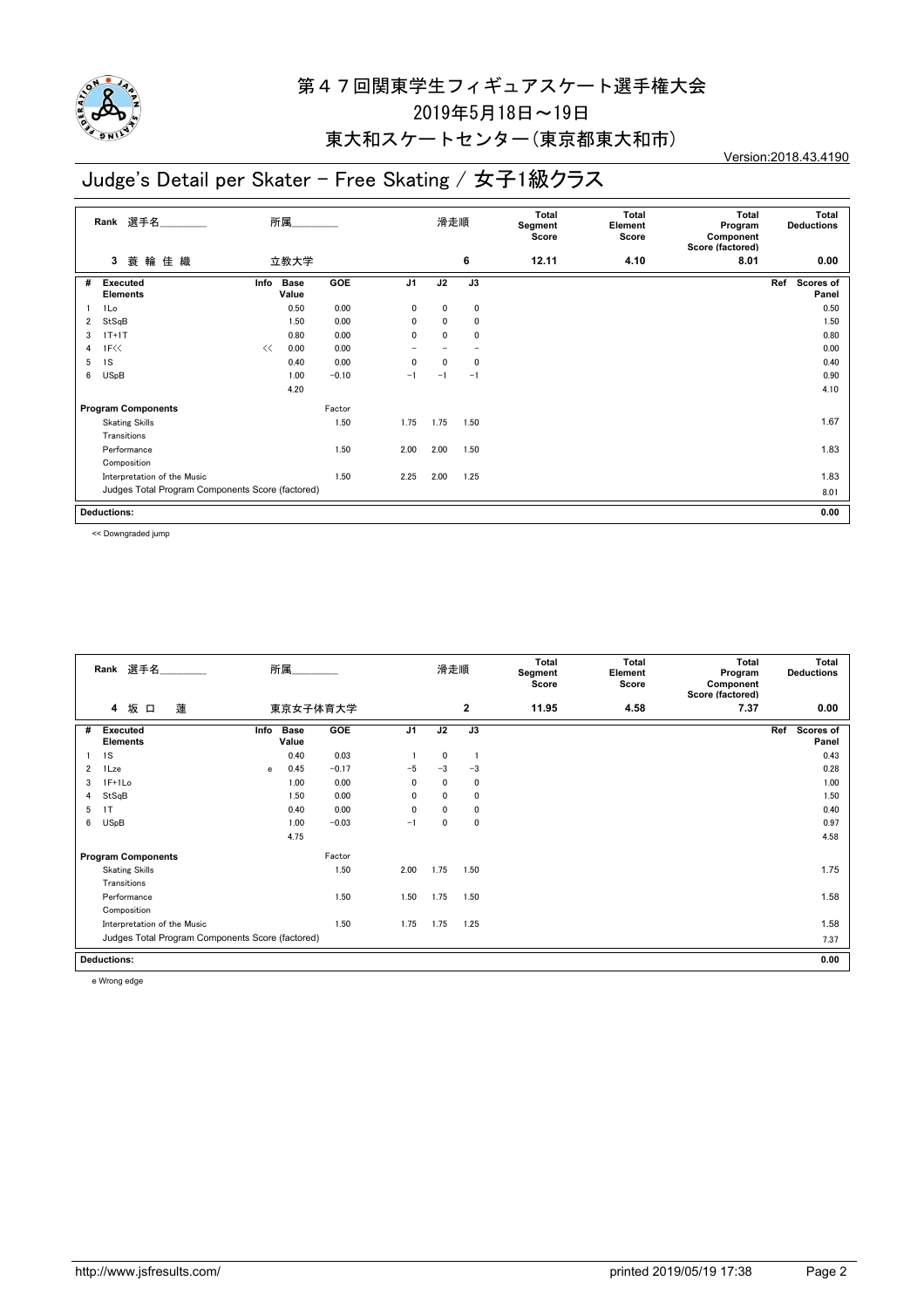

#### 東大和スケートセンター(東京都東大和市)

# Judge's Detail per Skater - Free Skating / 女子1級クラス

Version:2018.43.4190

|                | Rank 選手名<br>所属                                   |                              |         |                | 滑走順          |      | Total<br>Segment<br>Score | Total<br>Element<br>Score | Total<br>Program<br>Component<br>Score (factored) | Total<br><b>Deductions</b> |
|----------------|--------------------------------------------------|------------------------------|---------|----------------|--------------|------|---------------------------|---------------------------|---------------------------------------------------|----------------------------|
|                | まお<br>5<br>笹<br>倉                                | 東京大学                         |         |                |              | 17   | 11.82                     | 4.43                      | 7.39                                              | 0.00                       |
| #              | <b>Executed</b><br><b>Elements</b>               | <b>Base</b><br>Info<br>Value | GOE     | J <sub>1</sub> | J2           | J3   |                           |                           |                                                   | Scores of<br>Ref<br>Panel  |
|                | 1Lo                                              | 0.50                         | 0.00    | 0              | $\mathbf{0}$ | 0    |                           |                           |                                                   | 0.50                       |
| $\overline{2}$ | 1F!+1T<<                                         | 0.50                         | $-0.18$ | $-3$           | $-4$         | $-4$ |                           |                           |                                                   | 0.32                       |
| 3              | 1Lz                                              | 0.60                         | $-0.04$ | $-1$           | $-1$         | 0    |                           |                           |                                                   | 0.56                       |
| 4              | StSqB                                            | 1.50                         | 0.05    |                | 0            | 0    |                           |                           |                                                   | 1.55                       |
| 5              | 1S                                               | 0.40                         | 0.00    | 0              | 0            | 0    |                           |                           |                                                   | 0.40                       |
| 6              | SSpB                                             | 1.10                         | 0.00    | 0              | 0            | 0    |                           |                           |                                                   | 1.10                       |
|                |                                                  | 4.60                         |         |                |              |      |                           |                           |                                                   | 4.43                       |
|                | <b>Program Components</b>                        |                              | Factor  |                |              |      |                           |                           |                                                   |                            |
|                | <b>Skating Skills</b>                            |                              | 1.50    | 1.75           | 1.75         | 1.25 |                           |                           |                                                   | 1.58                       |
|                | Transitions                                      |                              |         |                |              |      |                           |                           |                                                   |                            |
|                | Performance                                      |                              | 1.50    | 1.75           | 1.75         | 1.50 |                           |                           |                                                   | 1.67                       |
|                | Composition                                      |                              |         |                |              |      |                           |                           |                                                   |                            |
|                | Interpretation of the Music                      |                              | 1.50    | 1.75           | 1.75         | 1.50 |                           |                           |                                                   | 1.67                       |
|                | Judges Total Program Components Score (factored) |                              |         |                |              |      |                           |                           |                                                   | 7.39                       |
|                | <b>Deductions:</b>                               |                              |         |                |              |      |                           |                           |                                                   | 0.00                       |

<< Downgraded jump ! Not clear edge

|                                 | Rank 選手名                                         |        | 所属                   |            |                | 滑走順          |      | Total<br>Segment<br>Score | Total<br>Element<br>Score | Total<br>Program<br>Component<br>Score (factored) |     | <b>Total</b><br><b>Deductions</b> |
|---------------------------------|--------------------------------------------------|--------|----------------------|------------|----------------|--------------|------|---------------------------|---------------------------|---------------------------------------------------|-----|-----------------------------------|
|                                 | 愛華<br>6<br>大西                                    |        | 立教大学                 |            |                |              | 15   | 11.43                     | 3.74                      | 7.89                                              |     | 0.20                              |
| #                               | <b>Executed</b><br><b>Elements</b>               | Info   | <b>Base</b><br>Value | <b>GOE</b> | J <sub>1</sub> | J2           | J3   |                           |                           |                                                   | Ref | Scores of<br>Panel                |
|                                 | 1Fe                                              | e      | 0.38                 | $-0.19$    | $-5$           | $-5$         | $-5$ |                           |                           |                                                   |     | 0.19                              |
| 2                               | StSqB                                            |        | 1.50                 | 0.00       | $\mathbf{0}$   | $\mathbf{0}$ | 0    |                           |                           |                                                   |     | 1.50                              |
| 3                               | 1Lo<+SEQ+1Lo<*                                   | $\ast$ | 0.30                 | $-0.19$    | $-5$           | $-5$         | $-5$ |                           |                           |                                                   |     | 0.11                              |
| 4                               | 1S                                               |        | 0.40                 | 0.00       | 0              | 0            | 0    |                           |                           |                                                   |     | 0.40                              |
| 5                               | $1Lz+1T*$                                        | $\ast$ | 0.60                 | $-0.06$    | $-1$           | $-1$         | $-1$ |                           |                           |                                                   |     | 0.54                              |
| 6                               | <b>USpB</b>                                      |        | 1.00                 | 0.00       | 0              | $\mathbf 0$  | 0    |                           |                           |                                                   |     | 1.00                              |
|                                 |                                                  |        | 4.18                 |            |                |              |      |                           |                           |                                                   |     | 3.74                              |
|                                 | <b>Program Components</b>                        |        |                      | Factor     |                |              |      |                           |                           |                                                   |     |                                   |
|                                 | <b>Skating Skills</b>                            |        |                      | 1.50       | 2.25           | 1.75         | 1.25 |                           |                           |                                                   |     | 1.75                              |
|                                 | Transitions                                      |        |                      |            |                |              |      |                           |                           |                                                   |     |                                   |
|                                 | Performance                                      |        |                      | 1.50       | 1.75           | 2.00         | 1.50 |                           |                           |                                                   |     | 1.75                              |
|                                 | Composition                                      |        |                      |            |                |              |      |                           |                           |                                                   |     |                                   |
|                                 | Interpretation of the Music                      |        |                      | 1.50       | 2.00           | 2.00         | 1.25 |                           |                           |                                                   |     | 1.75                              |
|                                 | Judges Total Program Components Score (factored) |        |                      |            |                |              |      |                           |                           |                                                   |     | 7.89                              |
| 転倒: -0.20<br><b>Deductions:</b> |                                                  |        |                      |            |                |              |      |                           |                           |                                                   |     | $-0.20$                           |

\* Invalid element e Wrong edge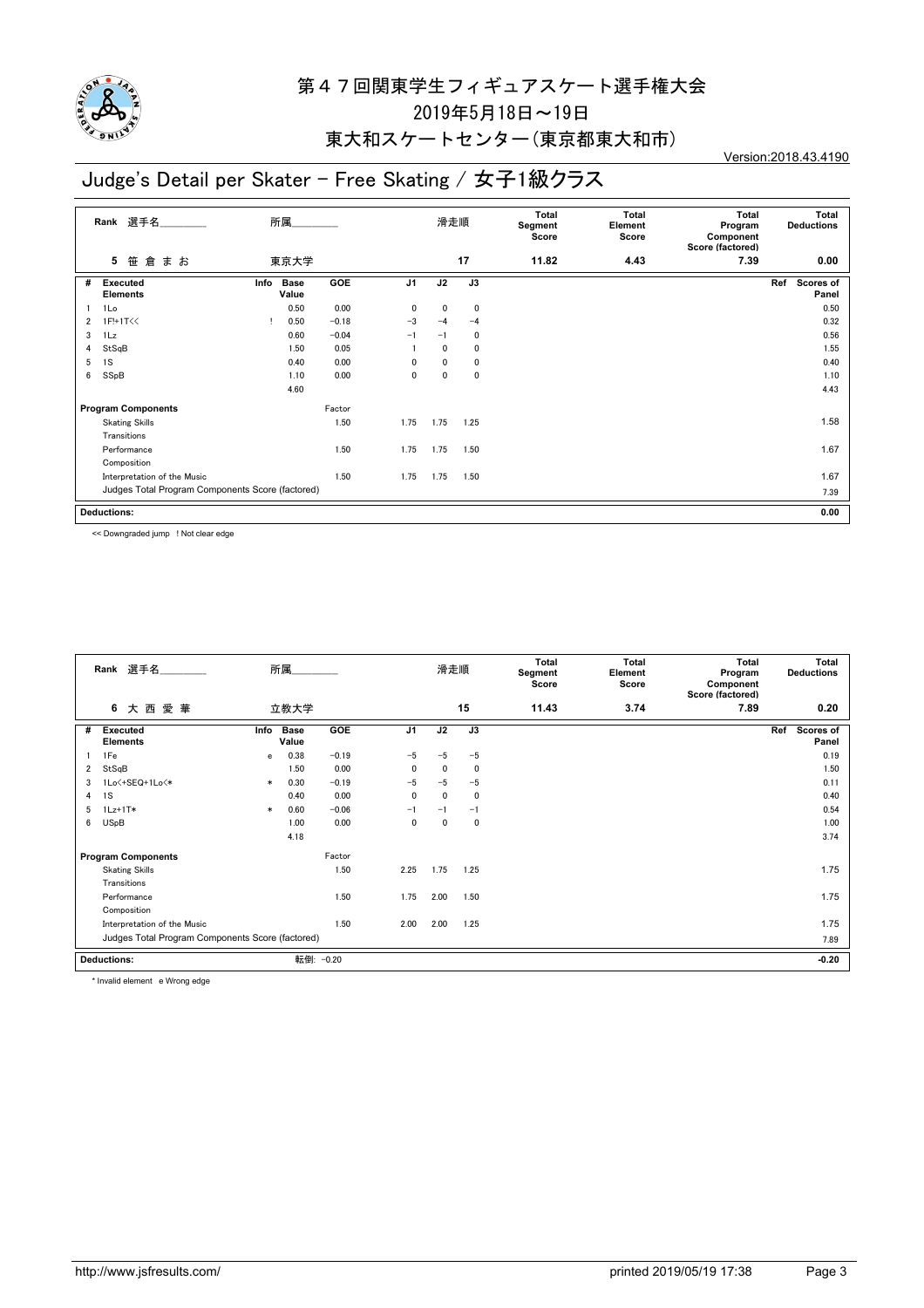

#### 東大和スケートセンター(東京都東大和市)

## Judge's Detail per Skater - Free Skating / 女子1級クラス

Version:2018.43.4190

|   | 選手名<br>Rank                                      | 所属.<br>慶應義塾大学 |                      |            |                | 滑走順          |      |       | Total<br>Element<br>Score | Total<br>Program<br>Component<br>Score (factored) | Total<br><b>Deductions</b> |
|---|--------------------------------------------------|---------------|----------------------|------------|----------------|--------------|------|-------|---------------------------|---------------------------------------------------|----------------------------|
|   | 藤 ちひろ<br>$\overline{7}$<br>齊                     |               |                      |            |                |              | 16   | 11.18 | 4.13                      | 7.25                                              | 0.20                       |
| # | <b>Executed</b><br><b>Elements</b>               | Info          | <b>Base</b><br>Value | <b>GOE</b> | J <sub>1</sub> | J2           | J3   |       |                           |                                                   | Scores of<br>Ref<br>Panel  |
|   | 1W                                               |               | 0.30                 | 0.01       |                | $\mathbf{0}$ | 0    |       |                           |                                                   | 0.31                       |
| 2 | $1F+1Lo$                                         |               | 1.00                 | $-0.05$    | $-2$           | $-1$         | 0    |       |                           |                                                   | 0.95                       |
| 3 | 1Lze<                                            | e             | 0.36                 | $-0.14$    | $-5$           | $-2$         | $-5$ |       |                           |                                                   | 0.22                       |
| 4 | StSqB                                            |               | 1.50                 | 0.00       | $\mathbf{0}$   | 0            | 0    |       |                           |                                                   | 1.50                       |
| 5 | 1Lo                                              |               | 0.50                 | $-0.25$    | $-5$           | $-5$         | $-5$ |       |                           |                                                   | 0.25                       |
| 6 | <b>USpB</b>                                      |               | 1.00                 | $-0.10$    | $-1$           | $-1$         | $-1$ |       |                           |                                                   | 0.90                       |
|   |                                                  |               | 4.66                 |            |                |              |      |       |                           |                                                   | 4.13                       |
|   | <b>Program Components</b>                        |               |                      | Factor     |                |              |      |       |                           |                                                   |                            |
|   | <b>Skating Skills</b>                            |               |                      | 1.50       | 1.75           | 1.75         | 1.25 |       |                           |                                                   | 1.58                       |
|   | Transitions                                      |               |                      |            |                |              |      |       |                           |                                                   |                            |
|   | Performance                                      |               |                      | 1.50       | 1.50           | 1.50         | 1.50 |       |                           |                                                   | 1.50                       |
|   | Composition                                      |               |                      |            |                |              |      |       |                           |                                                   |                            |
|   | Interpretation of the Music                      |               |                      | 1.50       | 1.75           | 2.00         | 1.50 |       |                           |                                                   | 1.75                       |
|   | Judges Total Program Components Score (factored) |               |                      |            |                |              |      |       |                           |                                                   | 7.25                       |
|   | <b>Deductions:</b>                               |               | 転倒:                  | $-0.20$    |                |              |      |       |                           |                                                   | $-0.20$                    |

< Under-rotated jump e Wrong edge

|   | Rank 選手名                                         | 所属   |                      |            |                | 滑走順          |      | Total<br>Segment<br>Score | Total<br>Element<br>Score | Total<br>Program<br>Component<br>Score (factored) | <b>Total</b><br><b>Deductions</b> |  |
|---|--------------------------------------------------|------|----------------------|------------|----------------|--------------|------|---------------------------|---------------------------|---------------------------------------------------|-----------------------------------|--|
|   | 8<br>小柳<br>優 衣                                   |      | 立教大学                 |            |                |              | 11   | 11.10                     | 3.85                      | 7.25                                              | 0.00                              |  |
| # | <b>Executed</b><br><b>Elements</b>               | Info | <b>Base</b><br>Value | <b>GOE</b> | J <sub>1</sub> | J2           | J3   |                           |                           |                                                   | Ref<br>Scores of<br>Panel         |  |
|   | 1Lz                                              |      | 0.60                 | 0.00       | $\mathbf{0}$   | $\mathbf{0}$ | 0    |                           |                           |                                                   | 0.60                              |  |
| 2 | 1Lo                                              |      | 0.50                 | 0.00       | $\mathbf{0}$   | $\Omega$     | 0    |                           |                           |                                                   | 0.50                              |  |
| 3 | SSp                                              |      | 0.00                 | 0.00       |                |              |      |                           |                           |                                                   | 0.00                              |  |
| 4 | StSqB                                            |      | 1.50                 | 0.00       | $\mathbf{0}$   | $\mathbf{0}$ | 0    |                           |                           |                                                   | 1.50                              |  |
| 5 | $1F!+1T$                                         | л.   | 0.90                 | $-0.08$    | $-2$           | $-2$         | $-1$ |                           |                           |                                                   | 0.82                              |  |
| 6 | 1F!                                              |      | 0.50                 | $-0.07$    | $-2$           | $-1$         | $-1$ |                           |                           |                                                   | 0.43                              |  |
|   |                                                  |      | 4.00                 |            |                |              |      |                           |                           |                                                   | 3.85                              |  |
|   | <b>Program Components</b>                        |      |                      | Factor     |                |              |      |                           |                           |                                                   |                                   |  |
|   | <b>Skating Skills</b>                            |      |                      | 1.50       | 1.75           | 1.75         | 1.75 |                           |                           |                                                   | 1.75                              |  |
|   | Transitions                                      |      |                      |            |                |              |      |                           |                           |                                                   |                                   |  |
|   | Performance                                      |      |                      | 1.50       | 1.75           | 1.50         | 1.50 |                           |                           |                                                   | 1.58                              |  |
|   | Composition                                      |      |                      |            |                |              |      |                           |                           |                                                   |                                   |  |
|   | Interpretation of the Music                      |      |                      | 1.50       | 1.50           | 1.50         | 1.50 |                           |                           |                                                   | 1.50                              |  |
|   | Judges Total Program Components Score (factored) |      |                      |            |                |              |      |                           |                           |                                                   | 7.25                              |  |
|   | <b>Deductions:</b>                               |      |                      |            |                |              |      |                           |                           | 0.00                                              |                                   |  |

! Not clear edge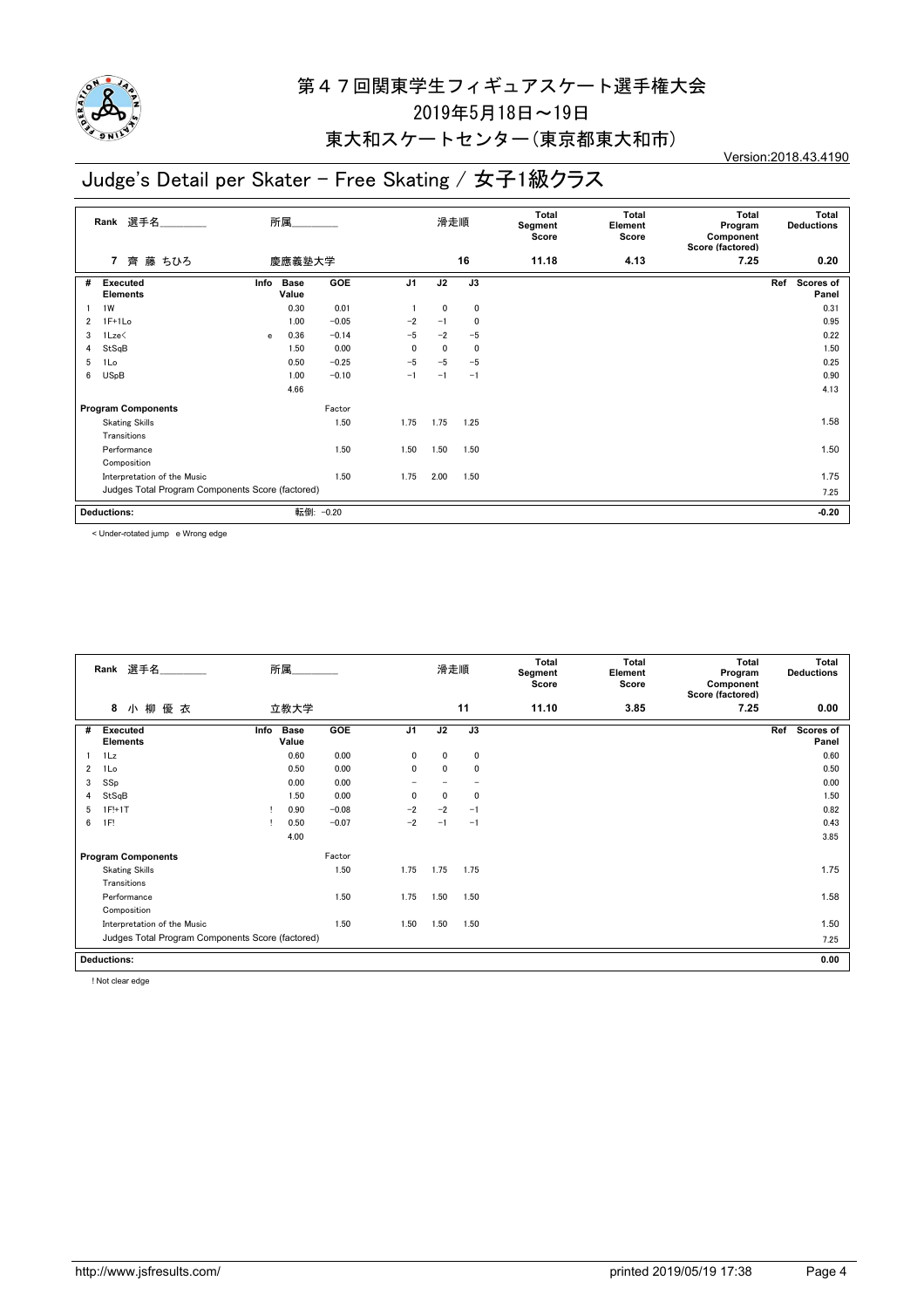

#### 東大和スケートセンター(東京都東大和市)

## Judge's Detail per Skater - Free Skating / 女子1級クラス

Version:2018.43.4190

|   | Rank 選手名                                         | 所属<br>東京大学   |                      |         |                | 滑走順          |      | Total<br>Segment<br>Score | Total<br>Element<br>Score | Total<br>Program<br>Component<br>Score (factored) | Total<br><b>Deductions</b> |
|---|--------------------------------------------------|--------------|----------------------|---------|----------------|--------------|------|---------------------------|---------------------------|---------------------------------------------------|----------------------------|
|   | 東<br>加奈子<br>9                                    |              |                      |         |                |              | 4    | 10.57                     | 3.90                      | 6.87                                              | 0.20                       |
| # | <b>Executed</b><br><b>Elements</b>               | Info         | <b>Base</b><br>Value | GOE     | J <sub>1</sub> | J2           | J3   |                           |                           |                                                   | Scores of<br>Ref<br>Panel  |
|   | 1F                                               |              | 0.50                 | 0.00    | 0              | $\mathbf{0}$ | 0    |                           |                           |                                                   | 0.50                       |
| 2 | 1Lo                                              |              | 0.50                 | 0.00    | 0              | $\mathbf{0}$ | 0    |                           |                           |                                                   | 0.50                       |
| 3 | StSqB                                            |              | 1.50                 | 0.00    | 0              | 0            | 0    |                           |                           |                                                   | 1.50                       |
| 4 | 1Lze                                             | $\mathbf{e}$ | 0.45                 | $-0.23$ | $-5$           | $-5$         | $-5$ |                           |                           |                                                   | 0.22                       |
| 5 | $1S+1T<<$                                        | <<           | 0.40                 | $-0.12$ | $-3$           | $-3$         | $-3$ |                           |                           |                                                   | 0.28                       |
| 6 | <b>USpB</b>                                      |              | 1.00                 | $-0.10$ | $-1$           | $-1$         | $-1$ |                           |                           |                                                   | 0.90                       |
|   |                                                  |              | 4.35                 |         |                |              |      |                           |                           |                                                   | 3.90                       |
|   | <b>Program Components</b>                        |              |                      | Factor  |                |              |      |                           |                           |                                                   |                            |
|   | <b>Skating Skills</b>                            |              |                      | 1.50    | 1.75           | 1.75         | 1.25 |                           |                           |                                                   | 1.58                       |
|   | Transitions                                      |              |                      |         |                |              |      |                           |                           |                                                   |                            |
|   | Performance                                      |              |                      | 1.50    | 1.50           | 1.50         | 1.50 |                           |                           |                                                   | 1.50                       |
|   | Composition                                      |              |                      |         |                |              |      |                           |                           |                                                   |                            |
|   | Interpretation of the Music                      |              |                      | 1.50    | 1.50           | 1.75         | 1.25 |                           |                           |                                                   | 1.50                       |
|   | Judges Total Program Components Score (factored) |              |                      |         |                |              |      |                           |                           |                                                   | 6.87                       |
|   | <b>Deductions:</b>                               |              | 転倒:                  | $-0.20$ |                |              |      |                           |                           |                                                   | $-0.20$                    |

<< Downgraded jump e Wrong edge

| Rank 選手名                                         |      | 所属___                |         |                | 滑走順          |              | Total<br>Segment<br>Score | Total<br>Element<br>Score | Total<br>Program<br>Component<br>Score (factored) | Total<br><b>Deductions</b> |
|--------------------------------------------------|------|----------------------|---------|----------------|--------------|--------------|---------------------------|---------------------------|---------------------------------------------------|----------------------------|
| 10<br>壷井茉貴                                       |      | 慶應義塾大学               |         |                |              | 12           | 10.23                     | 4.22                      | 6.01                                              | 0.00                       |
| #<br><b>Executed</b><br><b>Elements</b>          | Info | <b>Base</b><br>Value | GOE     | J <sub>1</sub> | J2           | J3           |                           |                           |                                                   | Ref<br>Scores of<br>Panel  |
| 1S                                               |      | 0.40                 | 0.00    | $\mathbf{0}$   | $\mathbf{0}$ | $\mathbf 0$  |                           |                           |                                                   | 0.40                       |
| $1T+1Lo$<br>2                                    |      | 0.90                 | 0.00    | $\mathbf{0}$   | $\mathbf{0}$ | $\mathbf 0$  |                           |                           |                                                   | 0.90                       |
| 1F<br>3                                          |      | 0.50                 | 0.00    | $\mathbf{0}$   | $\mathbf 0$  | $\mathbf{0}$ |                           |                           |                                                   | 0.50                       |
| StSqB<br>4                                       |      | 1.50                 | $-0.15$ | $-1$           | $-1$         | $-1$         |                           |                           |                                                   | 1.35                       |
| 1Lo<<<br>5                                       | <<   | 0.00                 | 0.00    |                |              |              |                           |                           |                                                   | 0.00                       |
| <b>USpB</b><br>6                                 |      | 1.00                 | 0.07    |                | 0            | -1           |                           |                           |                                                   | 1.07                       |
|                                                  |      | 4.30                 |         |                |              |              |                           |                           |                                                   | 4.22                       |
| <b>Program Components</b>                        |      |                      | Factor  |                |              |              |                           |                           |                                                   |                            |
| <b>Skating Skills</b>                            |      |                      | 1.50    | 1.50           | 1.50         | 1.25         |                           |                           |                                                   | 1.42                       |
| Transitions                                      |      |                      |         |                |              |              |                           |                           |                                                   |                            |
| Performance                                      |      |                      | 1.50    | 1.50           | 1.25         | 1.25         |                           |                           |                                                   | 1.33                       |
| Composition                                      |      |                      |         |                |              |              |                           |                           |                                                   |                            |
| Interpretation of the Music                      |      |                      | 1.50    | 1.25           | 1.25         | 1.25         |                           |                           |                                                   | 1.25                       |
| Judges Total Program Components Score (factored) |      |                      |         |                |              |              |                           |                           |                                                   | 6.01                       |
| <b>Deductions:</b>                               |      |                      |         |                |              |              |                           |                           |                                                   | 0.00                       |

<< Downgraded jump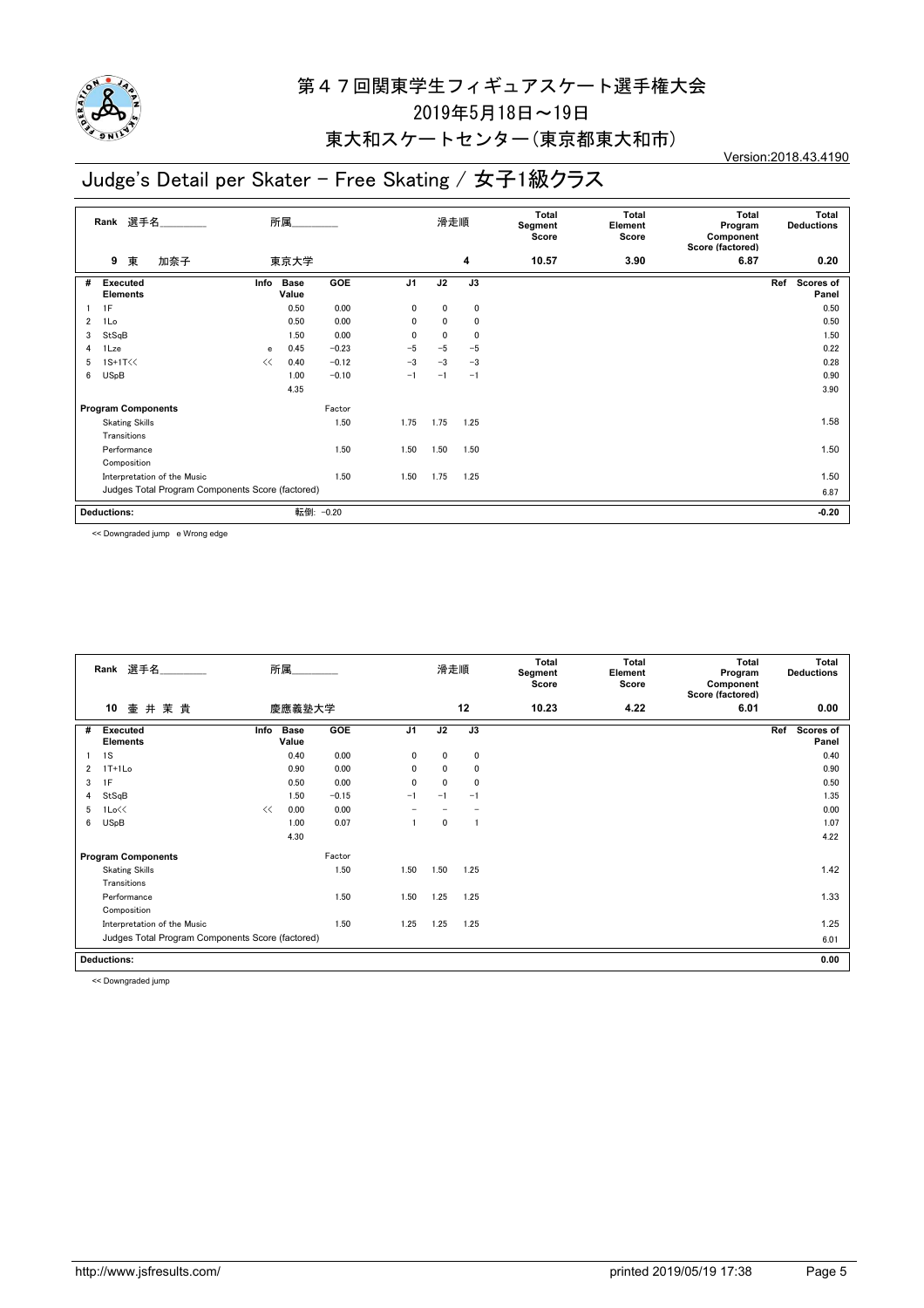

#### 東大和スケートセンター(東京都東大和市)

# Judge's Detail per Skater - Free Skating / 女子1級クラス

Version:2018.43.4190

|   | Rank 選手名<br>所属                                   |           |                      |         | 滑走順            |              | Total<br>Segment<br>Score | Total<br>Element<br>Score | Total<br>Program<br>Component<br>Score (factored) | Total<br><b>Deductions</b> |                           |
|---|--------------------------------------------------|-----------|----------------------|---------|----------------|--------------|---------------------------|---------------------------|---------------------------------------------------|----------------------------|---------------------------|
|   | 響<br>佐橋<br>11                                    |           | 立教大学                 |         |                |              | 7                         | 10.17                     | 3.50                                              | 6.87                       | 0.20                      |
| # | <b>Executed</b><br><b>Elements</b>               | Info      | <b>Base</b><br>Value | GOE     | J <sub>1</sub> | J2           | J3                        |                           |                                                   |                            | Scores of<br>Ref<br>Panel |
|   | 1Lo<                                             | $\langle$ | 0.38                 | $-0.19$ | $-5$           | $-5$         | $-5$                      |                           |                                                   |                            | 0.19                      |
| 2 | $1S+1T<<$                                        | <<        | 0.40                 | $-0.17$ | $-5$           | $-4$         | $-4$                      |                           |                                                   |                            | 0.23                      |
| 3 | StSqB                                            |           | 1.50                 | 0.00    | $\mathbf{0}$   | 0            | 0                         |                           |                                                   |                            | 1.50                      |
| 4 | 1F                                               |           | 0.50                 | $-0.25$ | $-5$           | $-5$         | $-5$                      |                           |                                                   |                            | 0.25                      |
| 5 | 1T                                               |           | 0.40                 | 0.00    | 0              | $\mathbf{0}$ | $\mathbf 0$               |                           |                                                   |                            | 0.40                      |
| 6 | <b>USpB</b>                                      |           | 1.00                 | $-0.07$ | 0              | $-1$         | $-1$                      |                           |                                                   |                            | 0.93                      |
|   |                                                  |           | 4.18                 |         |                |              |                           |                           |                                                   |                            | 3.50                      |
|   | <b>Program Components</b>                        |           |                      | Factor  |                |              |                           |                           |                                                   |                            |                           |
|   | <b>Skating Skills</b>                            |           |                      | 1.50    | 1.75           | 1.50         | 1.50                      |                           |                                                   |                            | 1.58                      |
|   | Transitions                                      |           |                      |         |                |              |                           |                           |                                                   |                            |                           |
|   | Performance                                      |           |                      | 1.50    | 1.50           | 1.50         | 1.50                      |                           |                                                   |                            | 1.50                      |
|   | Composition                                      |           |                      |         |                |              |                           |                           |                                                   |                            |                           |
|   | Interpretation of the Music                      |           |                      | 1.50    | 1.75           | 1.50         | 1.25                      |                           |                                                   |                            | 1.50                      |
|   | Judges Total Program Components Score (factored) |           |                      |         |                |              |                           |                           |                                                   |                            | 6.87                      |
|   | 転倒:<br><b>Deductions:</b><br>$-0.20$             |           |                      |         |                |              |                           |                           |                                                   |                            | $-0.20$                   |

< Under-rotated jump << Downgraded jump

|   | Rank 選手名                                         | 所属   |                      |        |                | 滑走順          |              | Total<br>Segment<br>Score | Total<br>Element<br>Score | Total<br>Program<br>Component<br>Score (factored) | Total<br><b>Deductions</b> |
|---|--------------------------------------------------|------|----------------------|--------|----------------|--------------|--------------|---------------------------|---------------------------|---------------------------------------------------|----------------------------|
|   | 12<br>染谷理乃                                       |      | 立教大学                 |        |                |              | 5            | 9.67                      | 1.90                      | 7.77                                              | 0.00                       |
| # | <b>Executed</b><br><b>Elements</b>               | Info | <b>Base</b><br>Value | GOE    | J <sub>1</sub> | J2           | J3           |                           |                           |                                                   | Scores of<br>Ref<br>Panel  |
|   | 1Lz!<<                                           |      | 0.00                 | 0.00   |                |              |              |                           |                           |                                                   | 0.00                       |
| 2 | 1F<<+1T<<                                        | <<   | 0.00                 | 0.00   |                |              |              |                           |                           |                                                   | 0.00                       |
| 3 | 1Lo                                              |      | 0.50                 | 0.00   | 0              | 0            | $\mathbf{0}$ |                           |                           |                                                   | 0.50                       |
| 4 | <b>USpB</b>                                      |      | 1.00                 | 0.00   | $\mathbf{0}$   | $\mathbf{0}$ | 0            |                           |                           |                                                   | 1.00                       |
| 5 | 1S                                               |      | 0.40                 | 0.00   | $\mathbf{0}$   | $\mathbf{0}$ | $\mathbf 0$  |                           |                           |                                                   | 0.40                       |
| 6 | StSq                                             |      | 0.00                 | 0.00   |                |              |              |                           |                           |                                                   | 0.00                       |
|   |                                                  |      | 1.90                 |        |                |              |              |                           |                           |                                                   | 1.90                       |
|   | <b>Program Components</b>                        |      |                      | Factor |                |              |              |                           |                           |                                                   |                            |
|   | <b>Skating Skills</b>                            |      |                      | 1.50   | 1.75           | 1.75         | 1.50         |                           |                           |                                                   | 1.67                       |
|   | Transitions                                      |      |                      |        |                |              |              |                           |                           |                                                   |                            |
|   | Performance                                      |      |                      | 1.50   | 2.00           | 1.75         | 1.50         |                           |                           |                                                   | 1.75                       |
|   | Composition                                      |      |                      |        |                |              |              |                           |                           |                                                   |                            |
|   | Interpretation of the Music                      |      |                      | 1.50   | 1.75           | 2.00         | 1.50         |                           |                           |                                                   | 1.75                       |
|   | Judges Total Program Components Score (factored) |      |                      |        |                |              |              |                           |                           |                                                   | 7.77                       |
|   | <b>Deductions:</b>                               |      |                      |        |                |              |              |                           |                           | 0.00                                              |                            |

<< Downgraded jump ! Not clear edge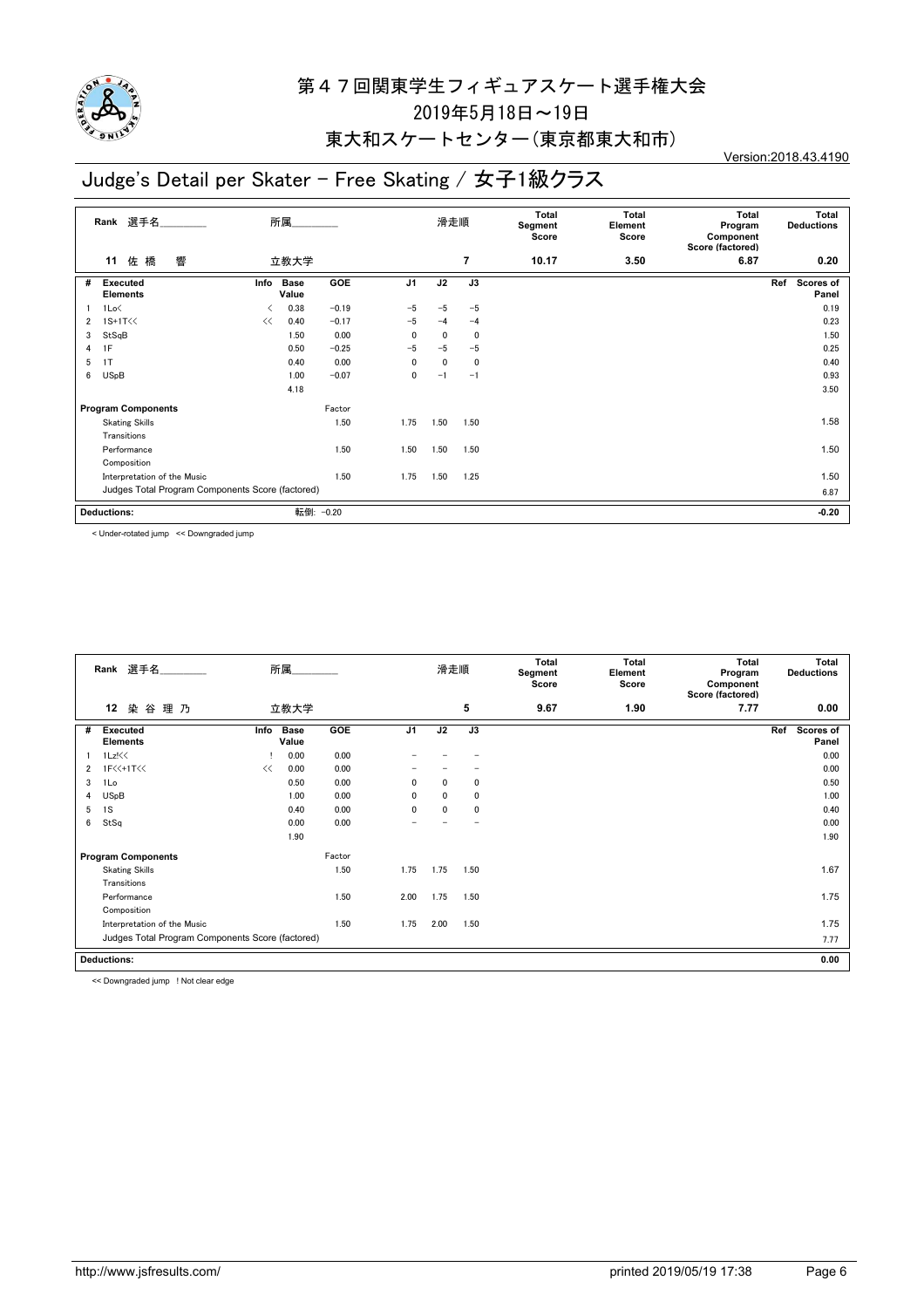

#### 東大和スケートセンター(東京都東大和市)

## Judge's Detail per Skater - Free Skating / 女子1級クラス

Version:2018.43.4190

|                           | Rank 選手名<br>所属                                   |      |                      |            |                | 滑走順          |      | Total<br>Segment<br>Score | Total<br>Element<br>Score | Total<br>Program<br>Component<br>Score (factored) | Total<br><b>Deductions</b> |
|---------------------------|--------------------------------------------------|------|----------------------|------------|----------------|--------------|------|---------------------------|---------------------------|---------------------------------------------------|----------------------------|
|                           | 村 香菜子<br>脇<br>13                                 |      | 学習院大学                |            |                |              | 9    | 9.22                      | 3.28                      | 6.14                                              | 0.20                       |
| #                         | Executed<br><b>Elements</b>                      | Info | <b>Base</b><br>Value | <b>GOE</b> | J <sub>1</sub> | J2           | J3   |                           |                           |                                                   | Ref<br>Scores of<br>Panel  |
|                           | $1W+1T<<$                                        | <<   | 0.30                 | $-0.09$    | $-3$           | $-3$         | $-3$ |                           |                           |                                                   | 0.21                       |
| 2                         | 1S                                               |      | 0.40                 | 0.00       | 0              | $\mathbf{0}$ | 0    |                           |                           |                                                   | 0.40                       |
| 3                         | StSqB                                            |      | 1.50                 | 0.00       | $\mathbf{0}$   | $\mathbf{0}$ | 0    |                           |                           |                                                   | 1.50                       |
| 4                         | 1T                                               |      | 0.40                 | 0.00       | $\mathbf{0}$   | $\mathbf{0}$ | 0    |                           |                           |                                                   | 0.40                       |
| 5                         | <b>USpB</b>                                      |      | 1.00                 | $-0.23$    | $-2$           | $-2$         | $-3$ |                           |                           |                                                   | 0.77                       |
|                           |                                                  |      | 3.60                 |            |                |              |      |                           |                           |                                                   | 3.28                       |
| <b>Program Components</b> |                                                  |      |                      | Factor     |                |              |      |                           |                           |                                                   |                            |
|                           | <b>Skating Skills</b>                            |      |                      | 1.50       | 1.25           | 1.25         | 1.25 |                           |                           |                                                   | 1.25                       |
|                           | Transitions                                      |      |                      |            |                |              |      |                           |                           |                                                   |                            |
|                           | Performance                                      |      |                      | 1.50       | 1.50           | 1.50         | 1.25 |                           |                           |                                                   | 1.42                       |
|                           | Composition                                      |      |                      |            |                |              |      |                           |                           |                                                   |                            |
|                           | Interpretation of the Music                      |      |                      | 1.50       | 1.50           | 1.50         | 1.25 |                           |                           |                                                   | 1.42                       |
|                           | Judges Total Program Components Score (factored) |      |                      |            |                |              |      |                           |                           |                                                   | 6.14                       |
|                           | <b>Deductions:</b>                               |      |                      | 転倒: -0.20  |                |              |      |                           |                           |                                                   | $-0.20$                    |

<< Downgraded jump

|                    | 選手名<br>Rank                                      | 所属   |                      |            |                          | 滑走順          |             | Total<br>Segment<br>Score | Total<br>Element<br>Score | Total<br>Program<br>Component<br>Score (factored) | Total<br><b>Deductions</b> |
|--------------------|--------------------------------------------------|------|----------------------|------------|--------------------------|--------------|-------------|---------------------------|---------------------------|---------------------------------------------------|----------------------------|
|                    | 味澤<br>14<br>遥乃<br>お茶の水女子大学                       |      |                      |            |                          |              | 10          | 9.07                      | 2.20                      | 6.87                                              | 0.00                       |
| #                  | <b>Executed</b><br><b>Elements</b>               | Info | <b>Base</b><br>Value | <b>GOE</b> | J <sub>1</sub>           | J2           | J3          |                           |                           |                                                   | Ref<br>Scores of<br>Panel  |
|                    | 1Lo<<                                            | <<   | 0.00                 | 0.00       |                          |              |             |                           |                           |                                                   | 0.00                       |
| 2                  | 1F<+1Lo<<                                        | <<   | 0.38                 | $-0.19$    | $-5$                     | $-5$         | $-5$        |                           |                           |                                                   | 0.19                       |
| 3                  | 1S                                               |      | 0.40                 | $-0.08$    | $-4$                     | $-1$         | $-1$        |                           |                           |                                                   | 0.32                       |
| 4                  | SSp                                              |      | 0.00                 | 0.00       | $\overline{\phantom{0}}$ |              |             |                           |                           |                                                   | 0.00                       |
| 5                  | StSqB                                            |      | 1.50                 | 0.00       | $\mathbf{0}$             | $\mathbf{0}$ | $\mathbf 0$ |                           |                           |                                                   | 1.50                       |
| 6                  | 1F <sub>1</sub>                                  |      | 0.38                 | $-0.19$    | $-5$                     | -5           | $-5$        |                           |                           |                                                   | 0.19                       |
|                    |                                                  |      | 2.66                 |            |                          |              |             |                           |                           |                                                   | 2.20                       |
|                    | <b>Program Components</b>                        |      | Factor               |            |                          |              |             |                           |                           |                                                   |                            |
|                    | <b>Skating Skills</b>                            |      |                      | 1.50       | 1.75                     | 1.75         | 1.25        |                           |                           |                                                   | 1.58                       |
|                    | Transitions                                      |      |                      |            |                          |              |             |                           |                           |                                                   |                            |
|                    | Performance                                      |      |                      | 1.50       | 1.50                     | 1.75         | 1.25        |                           |                           |                                                   | 1.50                       |
|                    | Composition                                      |      |                      |            |                          |              |             |                           |                           |                                                   |                            |
|                    | Interpretation of the Music                      |      |                      | 1.50       | 1.75                     | 1.50         | 1.25        |                           |                           |                                                   | 1.50                       |
|                    | Judges Total Program Components Score (factored) |      |                      |            |                          |              |             |                           |                           |                                                   | 6.87                       |
| <b>Deductions:</b> |                                                  |      |                      |            |                          |              |             |                           |                           |                                                   |                            |
|                    |                                                  |      |                      |            |                          |              |             |                           |                           |                                                   |                            |

< Under-rotated jump << Downgraded jump ! Not clear edge